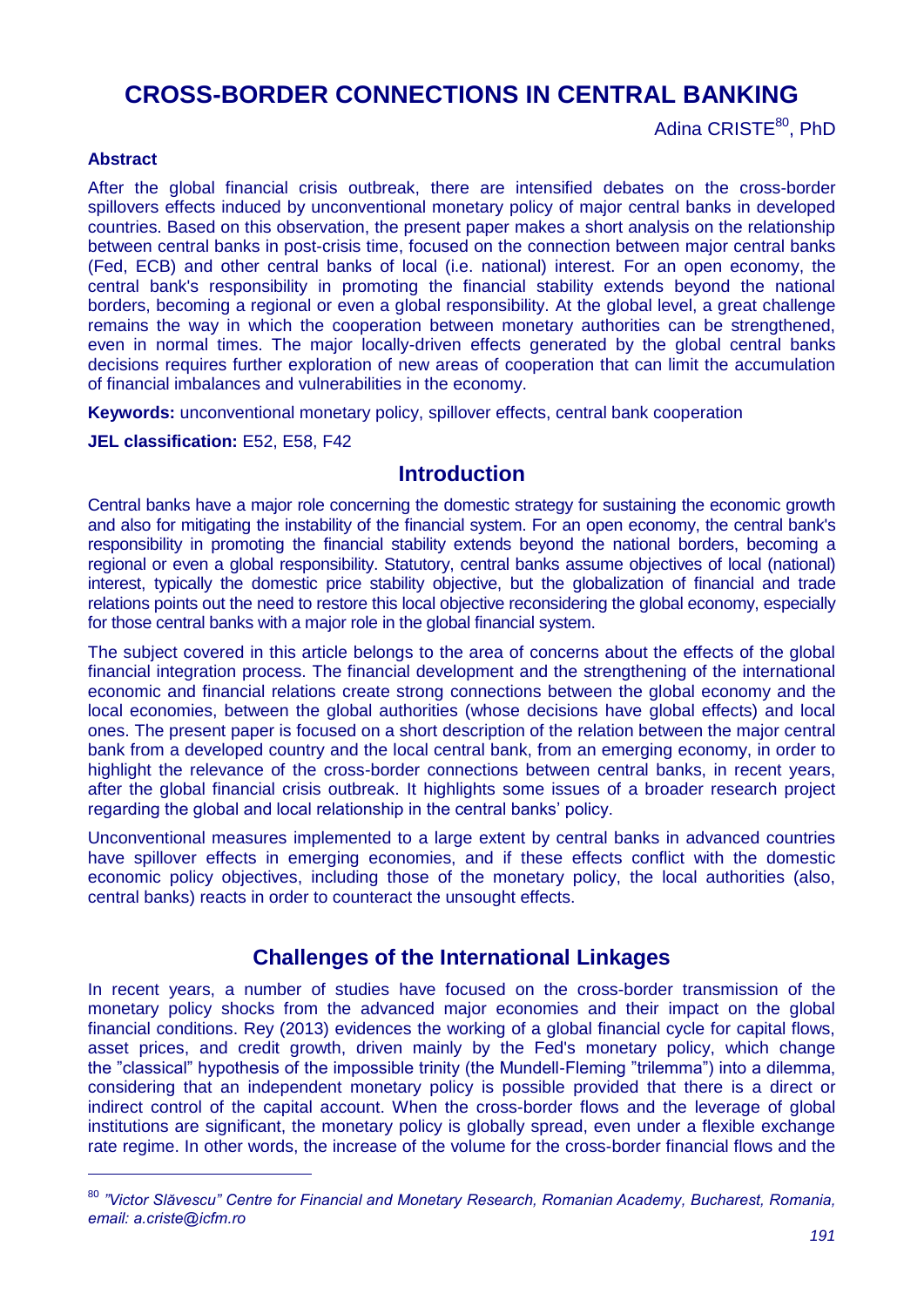financial leverage of the global institutions within a certain economy facilitate the transmission of the global monetary policy at the local level.

In the context of the global financial crisis and the post-crisis period, the classical monetary trilemma must be reinterpreted, noting that the functioning of the policy levers for ensuring the financial stability at the local (national) level is weakening as the international financial integration is getting deeper (the financial trilemma).

It has been argued that the transmission of the US financial conditions to other economies through the global financial cycles cancels or at least alters the efforts of the local central bank to manage the domestic monetary policy. According to International Monetary Fund (IMF) estimates (IMF, 2017), the global financial conditions are determinant in proportion of 20% to 40% for the domestic financial conditions.

The local central bank's ability to control the long-term domestic interest rates, which are important variables in the money transmission mechanism, is impaired by the global financial cycle.

There is an abundant literature dealing with the domestic transmission of the monetary policy decisions, reviewed by Krishnamurthy and Vissing-Jorgensen (2011)<sup>81</sup>. Nevertheless, the concerns about the international transmission of monetary policy decisions are increasing, mainly after the outbreak of the global financial crisis, as the major central banks in advanced countries have begun to apply a variety of unconventional measures.

The quantitative easing measures applied by central banks in advanced countries have financial effects on the liquidity, risk aversion and relative price of capital (equity, bonds, real estate). By changing the liquidity level, the quantitative easing policy can influence both the level of the bank reserves, and thus the bank lending, and the net wealth of banks and firms. These two subcomponents of the lending channel are expanding internationally, given the growing importance of the cross-border lending for both banking and non-banking sector $^{82}$ .

The higher external openness of the local financial systems and the increasing of the cross-border financial flows influence the domestic credit conditions, both by the access of banks to the money and interbank markets, and by the issue of international bonds and securities (Lane and McQuade, 2014).

Caruana (2013) underlines that the quantitative easing measures applied by global central banks have influenced emerging countries by: lowering policy interest rates, reducing domestic bonds yields, influencing the global asset allocation by increasing fluctuations of both the exchange rates for local currencies and the foreign exchange reserves. Besides, these measures have increased the currency mismatch through the accumulation of local currency assets and foreign currency liabilities, and also they have influenced the domestic capital markets of emerging economies through the cross-border capital flows.

Considering the general remarks on the functioning of the transmission channels for foreign monetary policy, the central bank connections address the variables that link the global monetary policy to the local one: the exchange rate, the short-term interest rates, the long-term interest rates and the crossborder capital flows, with their components: the international bank lending flows and the portfolio flows. The global-local connection concerning the central bank policy is seen in terms of the relationships between emerging and advanced economies, following the reaction of the four variables to the global monetary policy, i.e. the Fed monetary policy, for the emerging economies linked to the US dollar, and the European Central Bank (ECB), for the emerging economies linked to the euro.

-

<sup>81</sup> *For the domestic economy, the monetary policy signals are transmitted through three relevant channels: the exchange rate channel, the expectations channel, and the interest rate channel.* 

<sup>82</sup> *In the globalization era, in emerging economies, there is a tendency for the non-financial corporations to significantly increase their external borrowing and debt issuance on the external market, increasing the role of the non-bank funding.*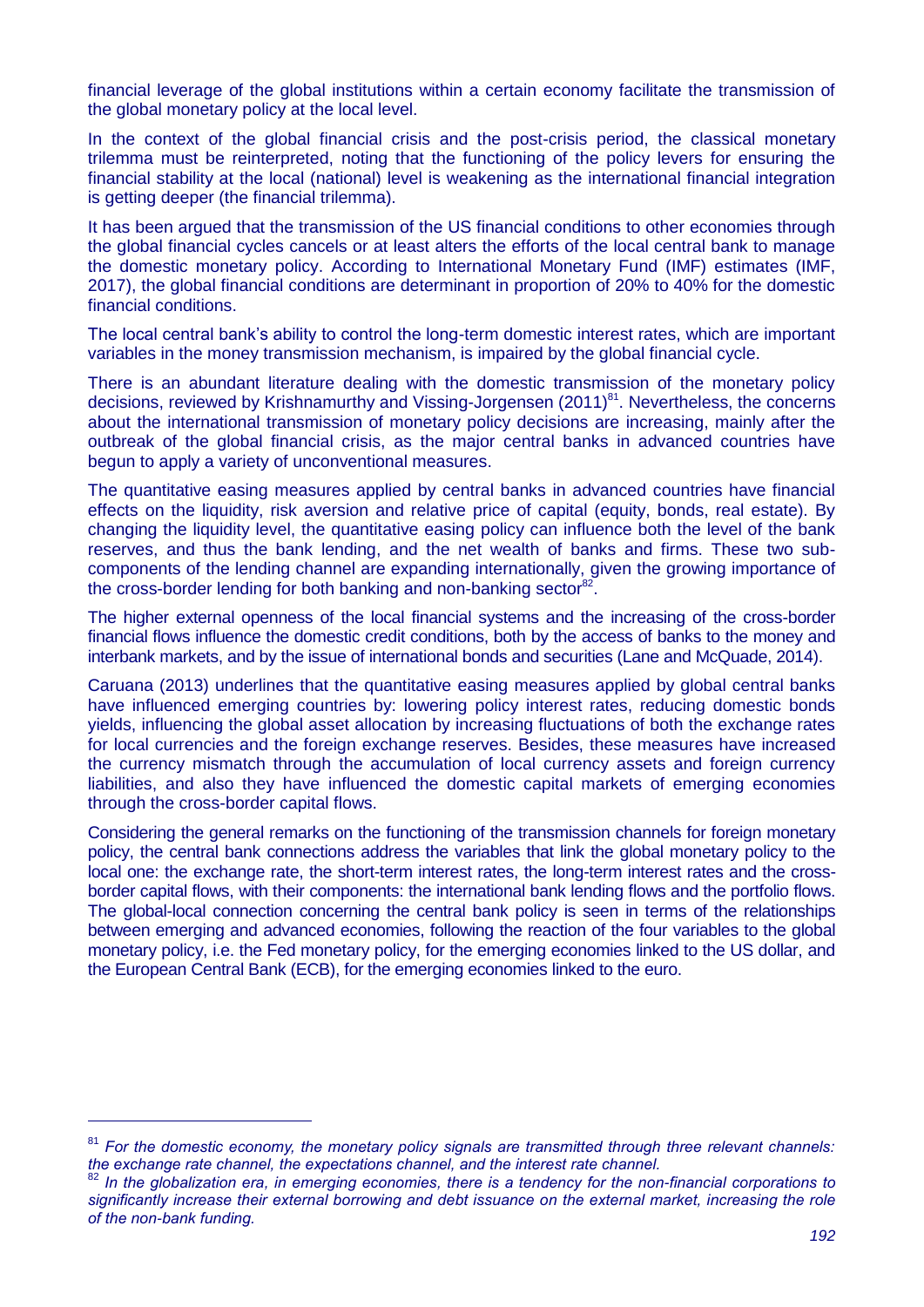# **Highlights on Cross-Border Connections in Monetary Policy**<sup>83</sup>

In open economies, the exchange rate is an important channel for transmission of the external monetary conditions, and its role depends on the extent to which the exchange rate regime is flexible. This flexibility allows a reduction in the external interest rate to determine the appreciation of the domestic currency.

In the post-crisis period, mainly during May - September 2013 and the early of 2014, the capital outflows in emerging economies led to strong exchange rate depreciation, as a result of the Fed's announcement of monetary policy normalization.

The persistent fluctuations in the cross-border financial flows and the increased risks to the financial stability have led to a greater focus of central banks on the exchange rate, as a commonly used tool, for those central banks with a flexible exchange rate regime.

Monetary policy decision-makers carefully monitor developments in the exchange rate on the assumption that this would be an important channel for transmitting the unconventional monetary policy measures from abroad. When the financial channels (the risk channel, the portfolio channel and the wealth effect channel) and capital flows are important, controlling the exchange rate movements cannot prevent the transmission of the unconventional monetary policy of the global central bank into emerging economies dependent on it. Such a remark is also shown by Falagiarda et al. (2015) for the case of the relationship between the unconventional monetary policy of the ECB and that of non-euro area countries (Czech Republic, Hungary, Poland and Romania). Central banks do not intervene in the exchange rate market for any exchange rate change to maintain a certain exchange rate level, as the costs and risks involved are not insignificant. Central bank foreign exchange interventions aim at lowering the exchange rate volatility, rather than targeting a certain exchange rate level, with a more focusing on the exchange rate fluctuations.

The central banks of emerging economies can react directly to changes in monetary policy rates by altering their own interest rates, with a leader's follow-up behaviour. Taylor (2013) argues that emerging economies can follow such an imitation policy to avoid the unfavourable effects on the exchange rate that would result in an increase in the gap between the domestic interest rates and the external interest rate., as the exchange rate appreciation hinders the long-term competitiveness, and a possible exchange rate overvaluation would encourage the foreign currency lending, whose value is relatively lower.

In the emerging economies linked to US dollar, the tendency of following the leader (i.e. the Fed) is less pronounced than in the emerging economies linked to euro. In the early stage of the monetary easing measures implemented by the Fed, when the Federal Reserve rate reached the minimum level, there was a clear proclivity of the local central banks towards cutting the policy interest rates, reflecting the behaviour of following the leader. However, after the completion of the first quantitative easing program, the synchronization is no longer maintained, with interest rates becoming quite divergent across countries. This shows that the monetary policy rate continues to be a major instrument by which the central bank responds to the domestic challenges. After the "taper tantrum" shock $84$ , the divergence of the policy rates is even more obvious. Instead, for the emerging economies linked to the euro, the synchronization of interest rate developments is more pronounced.

Central banks in the emerging countries lose the ability to influence the long-term domestic interest rates, due to the global financial cycle. Moreover, the long-term interest rate in the US influences the benchmark on long-term global bond yield as well as investor risk appetite (Turner, 2014), so that the price of bonds issued by emerging economies on local and international markets depends on the dynamics of the external financial markets.

In addition to the trend of expanding the domestic bond markets in emerging countries, there are also an increasing number of foreign investors in the local currency bonds markets. In this way, the yields on the "local bonds" become more closely linked to the yields of securities in the major financial

-

<sup>&</sup>lt;sup>83</sup> The data referred to in this section is provided by the research project "Raportul global-local în politica *băncilor centrale" ("The Global-Local Relationship in the Central Banks" Policy"), Criste A. (coord.),"Victor Slăvescu" Centre for Financial and Monetary Research, 2017.* 

<sup>&</sup>lt;sup>84</sup> This term refers to the effects produced by the Fed's announcement (May 2013) on the normalization of *the Fed monetary policy by slowly reducing the pace of its monthly purchases of financial assets.*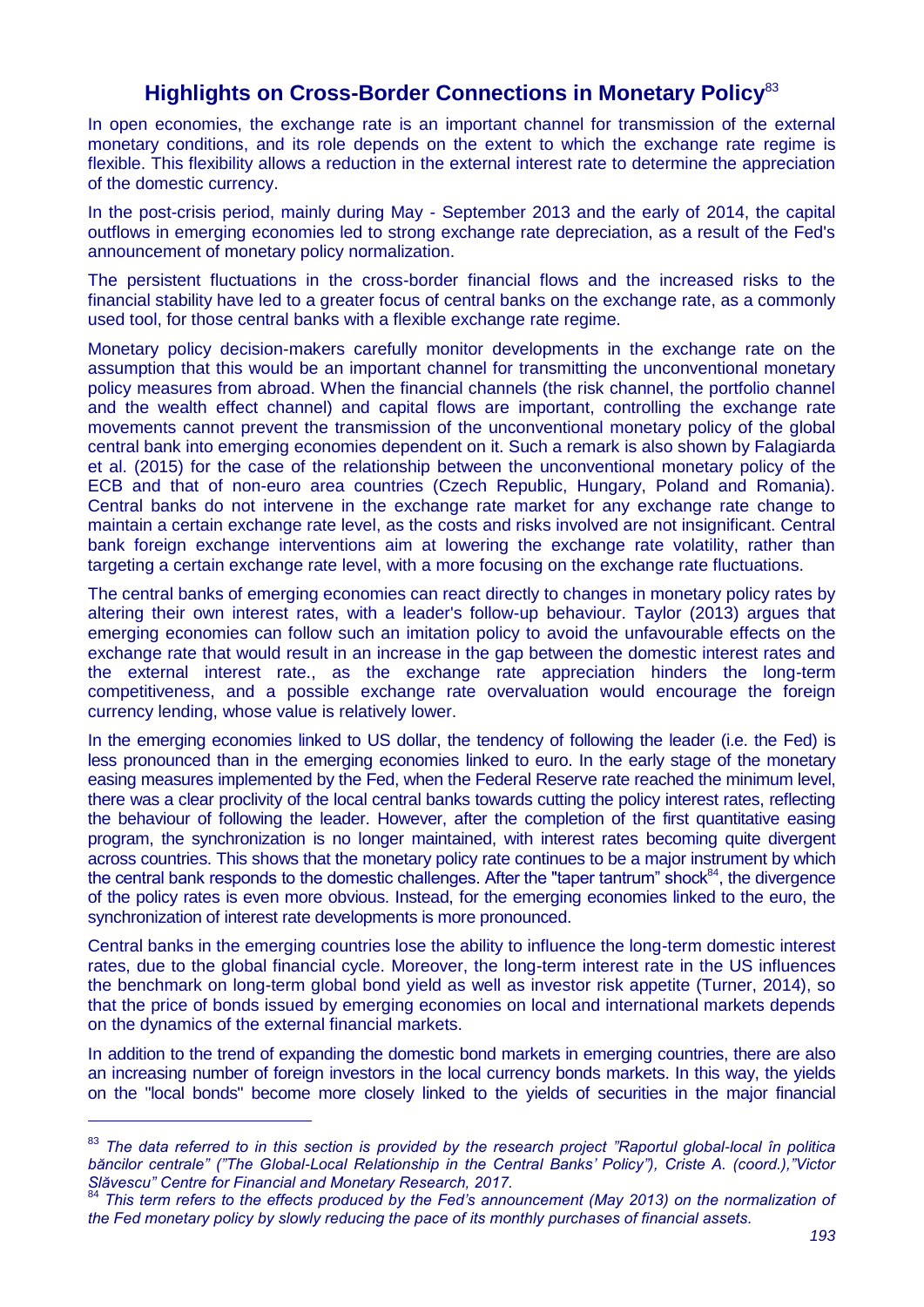centres. Through these strong connections, especially after 2008, the monetary policy of global central banks tends to have a growing influence on the long-term yields evolution for the emerging economies.

A forward-looking challenge for central banks in emerging economies concerns the asset prices valuation and their influence on the long-term yields, as traditional domestic benchmarking tools and the local market valuations have lost their anchoring role. Basically, asset prices have become increasingly dependent on expectations of future monetary policy developments in the US, and thus, the apparently insignificant changes in monetary policy, can cause large fluctuations in the financial market.

One of the main influence factors on the interest rates developments in the financial markets is the forward guidance policy. By this instrument, the central bank conveys signals about the monetary policy outlook and guides expectations for the future short-term interest rates. However, this instrument is not available to central banks from the emerging economies, as it implies conditions that are specific to a highly credible central bank. This credibility is assured not only by a greater experience in communication with the public and markets, through a variety of instruments, but also by a well-endowment with advanced technical instruments and methods for forecasting and a greater specialization in the quantitative forecasting of macroeconomic and financial variables. The practical experience shows that central banks from advanced economies, especially the major ones, apply this forward guidance policy, starting from the prerequisite that the public commitment of a global central bank to continue maintaining low interest rates in the future, will reduce the longterm interest rates, generating further changes across countries on the gap between bond yields across the range of maturities.

It can be argued that by means of monetary easing measures, the global central banks aims at controlling the long-term interest rate developments Besides, the forward guidance is an additional tool that guides the market so that to reach the "intermediate target". Even if local central banks do not have the capacity to influence the long-term interest rates (given the dominant external factor), they can adjust their monetary policy according to the signals transmitted by the global central banks in this regard.

The quantitative easing measures applied by central banks in developed countries have increased the global liquidity. Under these circumstances, the cross-border capital flows tend to be large and swift, with a quick reversibility, and therefore they are important challenges for the financial and macroeconomic management in emerging economies.

According to statistical data from Bank of International Settlements (BIS debt securities statistics), after 2008, the gross capital flows from and to the emerging economies have more fluctuating developments. Also, emerging economies are experiencing a massive expansion of debt securities issued by companies on international markets, especially after 2010. Recent changes in the dimension and structure of capital flows could be factors that amplify the vulnerabilities of emerging economies. Debt-based financing could be pro-cyclical, when there are a few large asset management companies that adopt similar strategies for investments in assets of emerging economies, thus contributing to asset price dynamics. Also, by holding such securities denominated in local currency (of emerging economies), the investors are exposed to the foreign exchange risk, and in times of stress in the economy, the sudden depreciation of the exchange rate amplifies the tensions in the financial markets by increasing the sales of such vulnerable securities.

Addressing the challenges posed by cross-border capital movements, the central banks from emerging economies have a limited capacity of reaction, depending on how they refer to the policy of the financial stability.

Monetary policy may remain independent of the external factors influence, if there is a control over the capital movements. The difficulties in coordinating the monetary policies at the global level call into question the need for a capital flows management, a measure that, alongside macroprudential measures, extends the range of instruments used by local central banks. However, based on the practical experience, the macroprudential tools have not always been effective over time.

#### **Final Remarks**

The working of the four (indirect) connections between the two categories of central banks was better highlighted in postcrisis time, after the "taper tantrum" shock. In this context, it is remarked an increasing importance of connections through both the exchange rate channel and the capital